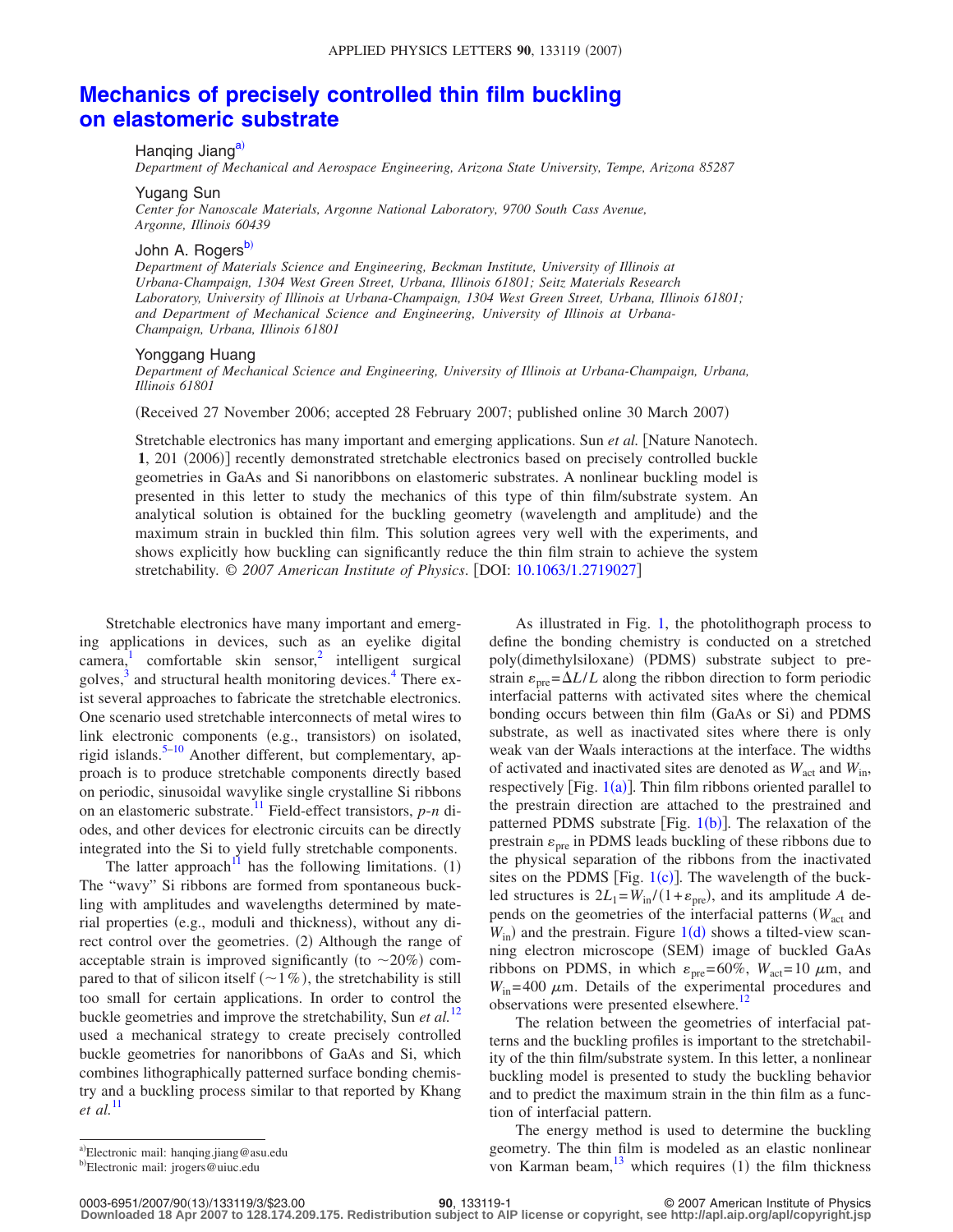<span id="page-1-0"></span>

FIG. 1. (Color online) Processing steps for precisely controlled thin film buckling on elastomeric substrate. (a) Prestrained PDMS with periodic activated and inactivated patterns.  $L$  is the original length of PDMS and  $\Delta L$  is the extension. The widths of activated and inactivated sites are denoted as  $W<sub>act</sub>$  and  $W<sub>in</sub>$ , respectively. (b) A thin film parallel to the prestrain direction is attached to the prestrained and patterned PDMS substrate. (c) The relaxation of the prestrain  $\varepsilon_{\text{pre}}$  in PDMS leads to buckles of thin film. The wavelength of the buckled film is  $2L_1$  and its amplitude is A.  $2L_2$  is the sum of activated and inactivated regions after relaxation. (d) Scanning electron microscope (SEM) image of buckled GaAs thin films formed using the previous procedures. The inset shows the GaAs/PDMS substrate interface.

 $(\sim 0.1 \mu m)$  to be much smaller than any characteristic length in the film plane such as the buckling wavelength  $(\sim 200 \mu m)$  and film width and length and (2) the strain in the thin film is negligibly small. The first requirement is always satisfied and the second one to be shown in this letter also holds for this type of thin film/substrate system, which ensures that the von Karman approximation always valid. The PDMS substrate is modeled as a semi-infinite elastic media because its thickness (a few millimeters) is four orders of magnitude larger than the film thickness  $(\sim 0.1 \mu m)$ . The total energy consists of three parts, the bending energy  $U<sub>b</sub>$ due to thin film buckling, membrane energy  $U_m$  in the thin film, and energy  $U_s$  in the substrate. Such an approach was used in prior studies of thin film on elastomeric substrate. $\frac{11,14,15}{11,14,15}$  $\frac{11,14,15}{11,14,15}$  $\frac{11,14,15}{11,14,15}$  $\frac{11,14,15}{11,14,15}$ 

Upon relaxation of the prestrain in the patterned PDMS,

<span id="page-1-1"></span>the inactivated (weak bonding) region shown in Fig.  $1(d)$  $1(d)$ . The buckling profile can be expressed as

 $\epsilon$ 

$$
w = \begin{cases} w_1 = \frac{1}{2}A\left(1 + \cos\frac{\pi x_1}{L_1}\right), & -L_1 < x_1 < L_1 \\ w_2 = 0, & L_1 < |x_1| < L_2, \end{cases}
$$
(1)

where *A* is the buckling amplitude to be determined,  $x_1$  is the ribbon direction,  $2L_1 = W_{\text{in}} / (1 + \varepsilon_{\text{pre}})$  is the buckling wavelength, and  $2L_2 = W_{\text{in}} / (1 + \varepsilon_{\text{pre}}) + W_{\text{act}}$  is the sum of activated and inactivated regions after relaxation [Fig.  $1(c)$  $1(c)$ ]. The bending energy  $U_b$  in the thin film can be obtained from Eq.  $(1)$  $(1)$  $(1)$ and the bending rigidity  $h^3 \overline{E}_f/12$  as  $U_b = \int_{-L_2}^{L_2} 1/2(h^3 \overline{E}_f/12)$  $\times (d^2w/dx_1^2)^2 dx_1 = h^3 \overline{E}_f \pi^4 A^2 / 96L_1^3$ , where *h* is the film thickness,  $\overline{E}_f = E_f/(1 - \nu_f^2)$ ,  $E_f$ , and  $\nu_f$  are the plane-strain modulus, Young's modulus, and Poisson's ratio, respectively.

The membrane strain  $\varepsilon_{11}$ , which determines the membrane energy in the thin film, is related to the displacement *w* in Eq. ([1](#page-1-1)) and the in-plane displacement  $u_1$  by  $\varepsilon_{11} = (du_1/dx_1) + (1/2)(dw/dx_1)^2 - \varepsilon_{pre}^{13}$  $\varepsilon_{11} = (du_1/dx_1) + (1/2)(dw/dx_1)^2 - \varepsilon_{pre}^{13}$  $\varepsilon_{11} = (du_1/dx_1) + (1/2)(dw/dx_1)^2 - \varepsilon_{pre}^{13}$  where  $-\varepsilon_{pre}$  is the compressive strain due to the relaxation of prestrain  $\varepsilon_{\text{pre}}$  in the substrate. Since Young's modulus of PDMS substrate  $(\sim)1$  MPa) is five orders of magnitude smaller than the Si thin film  $(\sim 100 \text{ GPa})$ , Huang *et al.*<sup>[15](#page-2-10)</sup> showed that the shear stress at the thin film/substrate interface is negligibly small. The force equilibrium requires a constant membrane force, which gives the in-plane displacement  $u_1 = (A^2 \pi^2 / 4L_1)x_1(1/3L_2 - 1/4L_1) + (A^2 \pi / 32L_1)\sin(2\pi x_1/L_1)$  $- \varepsilon_{\text{pre}} x_1$  when  $-L_1 < x_1 < L_1$  and  $(A^2 \pi^2 / 12L_1 L_2) x_1 - \varepsilon_{\text{pre}} x_1$  $-(A^2 \pi^2 / 16L_1)$ sign $(x_1)$  when  $L_1 < |x_1| < L_2$ . The membrane strain then becomes a constant,

<span id="page-1-2"></span>
$$
\varepsilon_{11} = \frac{A^2 \pi^2}{16L_1 L_2} - \varepsilon_{\text{pre}}.\tag{2}
$$

The membrane energy in the thin film is given by  $U_m = \int_{-L_2}^{L_2} (1/2) h \bar{E}_f \epsilon_{11}^2 dx_1 = h \bar{E}_f L_2 \epsilon_{11}^2$ .

The substrate energy *Us* results solely from the displacement/stress traction at the film/substrate interface once the prestrain in the PDMS substrate is relaxed. The long and buckled portion of the thin film  $(2L_1)$  exerts vanishing stress traction to the substrate directly underneath. The film/ substrate interface that remains intact  $[2(L_2 - L_1)]$  has vanishing displacement, as shown by the SEM image of the GaAs thin film/PDMS substrate interface in the inset of Fig.  $1(d)$  $1(d)$ , which reveals that the PDMS surface remains flat after relaxation for both activated/inactivated regions. For vanishing displacement and vanishing stress traction, the relaxed PDMS has vanishing energy  $U_s = 0$ .

<span id="page-1-3"></span>Minimization of total energy  $\partial U_{\text{tot}}/\partial A = 0$  with respect to the buckling amplitude *A* gives

$$
A = \frac{4}{\pi} \sqrt{L_1 L_2 (\varepsilon_{\text{pre}} - \varepsilon_c)} \quad \text{for } \varepsilon_{\text{pre}} > \varepsilon_c,
$$
 (3)

<span id="page-1-4"></span>where

$$
\varepsilon_c = \frac{h^2 \pi^2}{12L_1^2} \tag{4}
$$

is the critical strain for buckling, which is identical to the Euler buckling strain for a doubly clamped beam with length

opon relaxation of the prestrain in the patterned FDM3,<br>the compressive strain in the thin film induces buckling over  $2L_1$  and bending rigidity  $h^3 \overline{E}_f/12$ . The thin film does not<br>Downloaded 18 Apr 2007 to 128.174.2